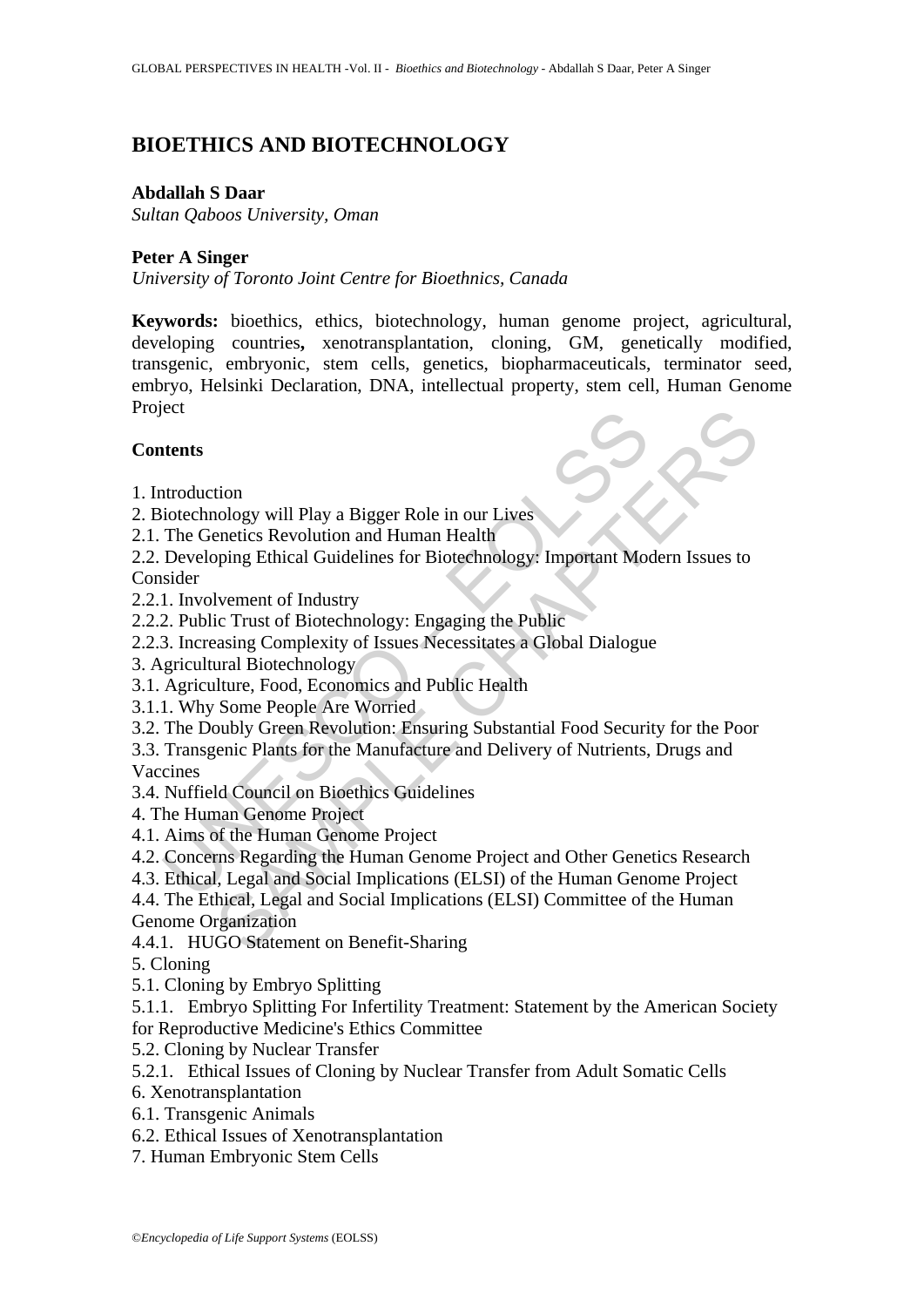7.1. The Great Potential of Human Embryonic Stem Cells 7.2. Controversy and Differing Ethical Conclusions 7.2.1. Nuffield Council on Bioethics Conclusions on Embryonic Stem Cells 7.3. Adult Stem Cells 8. Developing Countries, Bioethics and Biotechnology 8.1. The Genetics Revolution and Developing Countries 8.1.1. "Expatriate" Research 9. A Vision for the Future Acknowledgments Glossary Bibliography Biographical Sketches

#### **Summary**

Modern biotechnology raises most of the issues facing science and technology today. These include rapid research and development, major potential for improving the human condition, misunderstanding and fear on the part of the public, and conflicts of interests as the nature and funding of research changes.

**EXECUTE:**<br>
Internal internal development, major potential for im<br>
see include rapid research and development, major potential for im<br>
dition, misunderstanding and fear on the part of the public, and cor<br>
internal internal Biotechnology's potential for good must be seen in light of its potential for harm. Society's ingenuity in undertaking robust ethical analysis of the many issues raised and developing guidelines, however, lags far behind the ingenuity of scientists and investors in moving the field forward and developing new and powerful technologies and products.

This chapter surveys the field of biotechnology, puts bioethics in perspective, and highlights the ethical, legal and societal implications of several key technologies. It also summarizes some important recent ethical guidelines.

#### **1. Introduction**

otechnology raises most of the issues facing science and technology to<br>de rapid research and development, major potential for improving the hu<br>misunderstanding and fear on the part of the public, and conflicts of inter<br>e a Both bioethics and biotechnology have ancient and modern guises. In the west, bioethics goes back some 2500 years, to the time of Hippocrates. Elsewhere, bioethical traditions go back even further. Biotechnology, on the other hand, is as old as human civilization (Table 1). Both, however, have distinctly recognizable modern manifestations, beginning roughly in the 1960s. This chapter introduces the major issues in today's bioethics and biotechnology and, in the process, highlights how the two have, to some extent, influenced each other's development in the past half century.

| 4000 BC | Dairy farming by Egyptians, who also use yeast for bread and wine. |
|---------|--------------------------------------------------------------------|
| 3000 BC | Peruvians select breed potatoes.                                   |
| 2000 BC | Egyptians, Sumerians and Chinese develop fermentation, brewing     |
|         | and cheese-making.                                                 |
| 500 BC  | People in the Mediterranean develop marinating and Europeans       |
|         | flavour and preserve food.                                         |
| 1500 AD | Sauerkraut and yogurt from acidic cooking – examples of using      |
|         | bacteria for human needs. Aztecs make cakes from Spirulina algae   |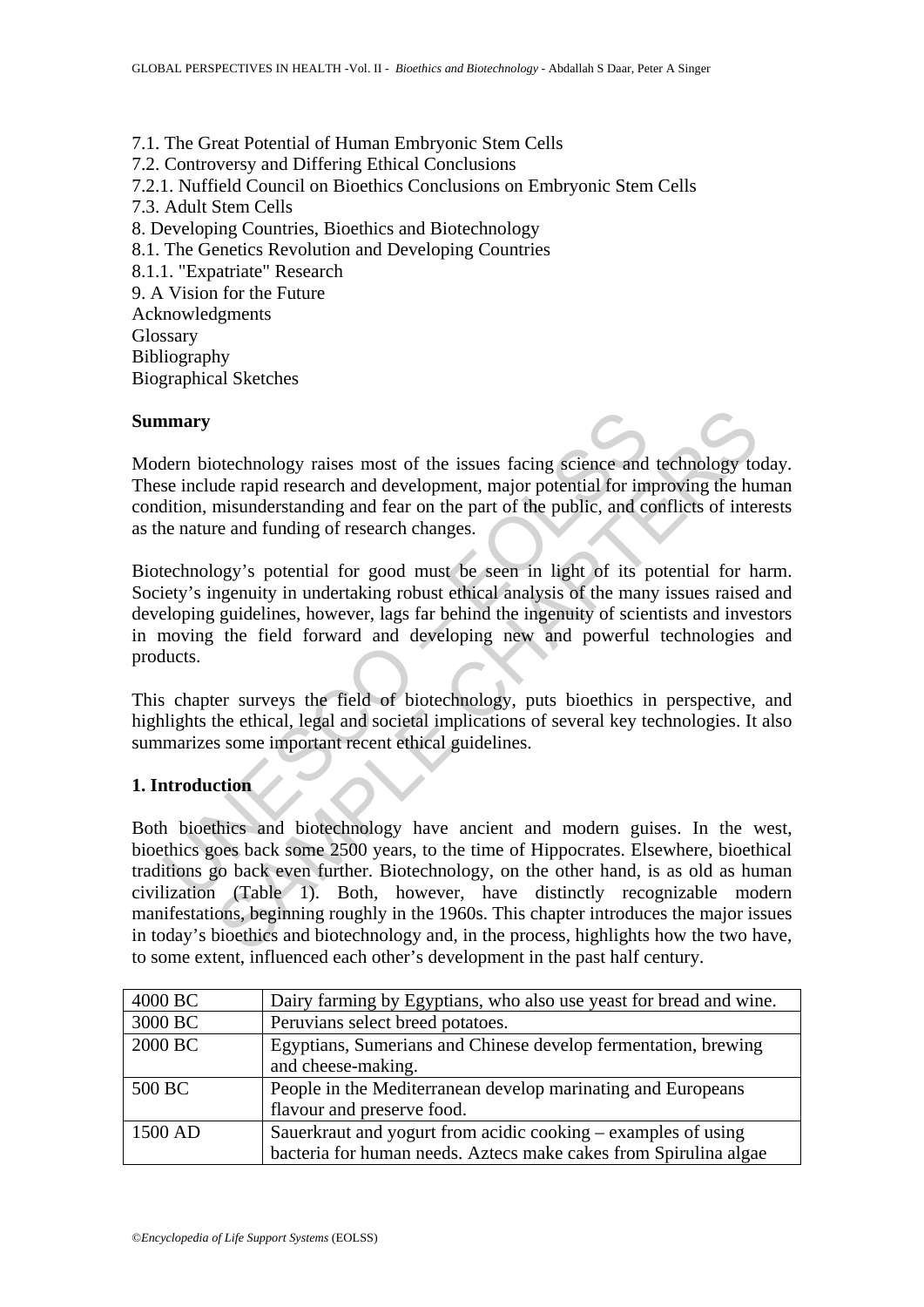| -1861 | Louis Pasteur develops technique of pasteurization   |
|-------|------------------------------------------------------|
| 1879  | William Beal develops first experimental hybrid corn |

Table 1: History of Classical Biotechnology

The word "biotechnology" derives from three ancient Greek words: "bios", meaning "life"; "teuchos", meaning "tool"; and "logos", meaning "study of" or "word" or "essence". Thus, extracted etymologically, it becomes "the study of tools from living things".

From the same and the same and the same of the same one, which was used to make cordite, an explosive. Today, bioteral different technologies. These range from selection and bree ysis (such as used to diagnose Down's Syndr or an exo-or manastration remembandos or plotace mativaritic technology referent technologies. These range from selection and breeding, chromos as used to diagnose Down's Syndrome), tissue cultime for growind and streagati The term "biotechnology" can be traced to 1917, when it was used to refer to a largescale production of materials from microbes grown in vats. During the First World War, it referred to the use of industrial fermentations to produce industrial feedstock such as acetone, which was used to make cordite, an explosive. Today, biotechnology refers to several different technologies. These range from selection and breeding, chromosome analysis (such as used to diagnose Down's Syndrome), tissue culture for growing tissues or cells in glass jars (used in plant propagation and in producing drugs such as penicillin and monoclonal antibodies), and DNA analysis (for example, DNA fingerprinting, or massive DNA sequencing efforts such as the Human Genome Project). Many people have now come to understand biotechnology as referring mainly to techniques such as recombinant DNA and genetic engineering.

## **2. Biotechnology will Play a Bigger Role in our Lives**

There is little doubt that biotechnology will play a bigger role in our lives in this century. It is already a market worth approximately US\$50 billion. The important uses of modern biotechnology can be summarized by the five F's:

- *Food:* About half the soybeans and one-third of the corn grown in the United States in 1999 contained foreign genes.
- *Fuel*: Different types of fuel can be made using biotechnology techniques; for example, yeasts ferment corn starch to yield ethanol; bacteria decompose sludge, manure or landfill wastes to produce methane; and firewood heats homes.
- *Feedstock*: Instead of petroleum, bio-renewable materials such as starch from corn or whey from cheese-making can be used to make plastics.
- *Fiber*: A new example of industrial biotechnology for fiber is biopulping -using a fungus to convert wood chips to paper pulp while reducing energy use and pollutants. Other fibers from plants and animals include cotton, wool, silk, linen, leather, umber and paper.
- *Pharmaceuticals:* Vaccines, antibiotics and other therapeutic agents produced by microbes, plants or animals fall under this category. Newer pharmaceuticals will increasingly come to depend on modern biotechnology techniques.

## **2.1. The Genetics Revolution and Human Health**

Until quite recently, our knowledge of diseases at a molecular level has been quite limited. However, exploding knowledge in genetics over the past decade has begun to change the picture. Interestingly, what is emerging is that while our genes may have loaded the gun, environmental factors pull the trigger. Genetics research today holds the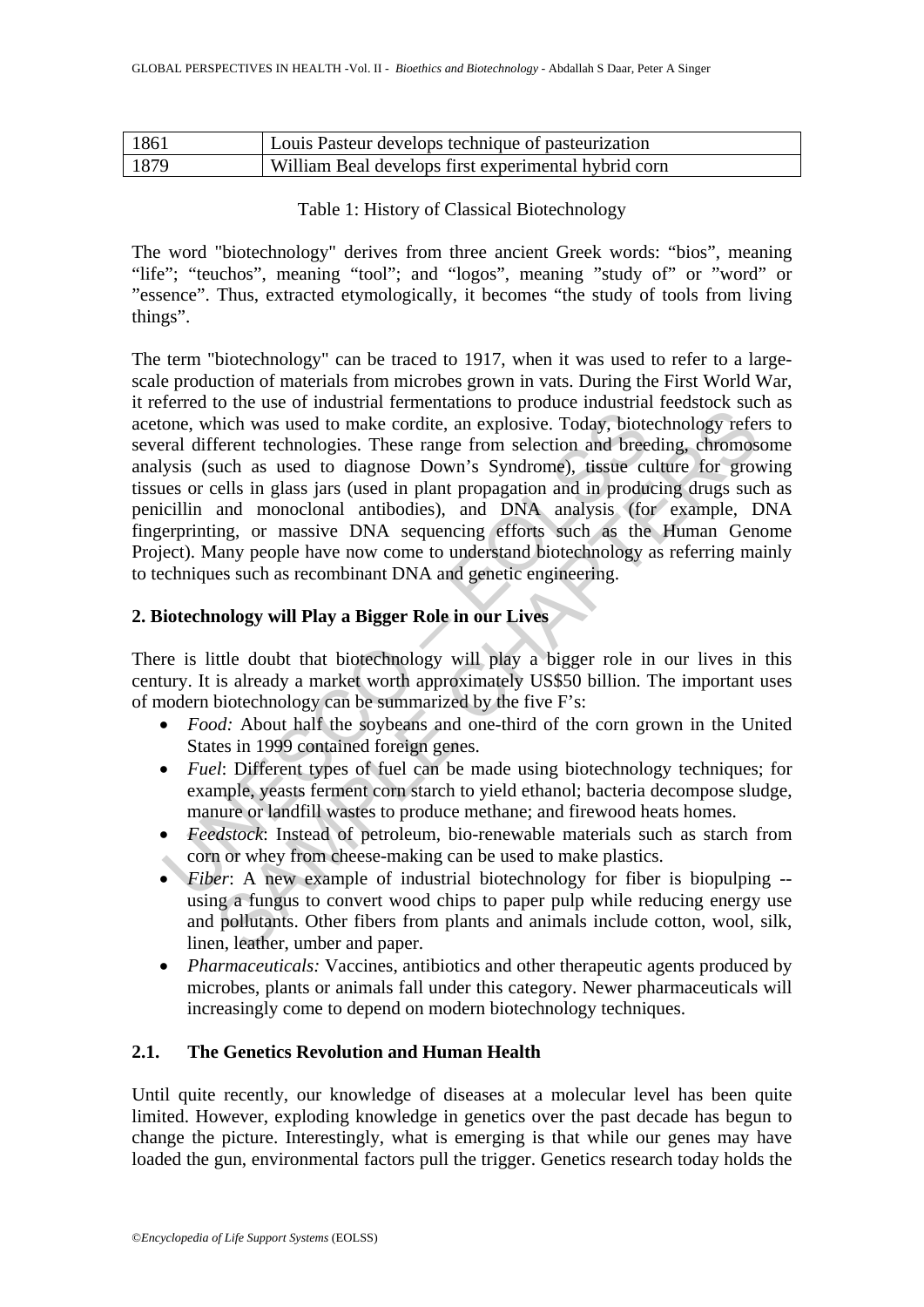tantalizing prospect of promoting health and preventing disability, economic wastage and early preventable death. Genetic knowledge can be used to prevent conception, and to screen, diagnose, treat and prevent the manifestations of disease in those who have genetic susceptibility.

This revolution, fuelled by developments in information technology, will have a profound impact on humanity in this new century. It will challenge our understanding of ourselves, and of the aetiology, manifestation, progression, and management of physical and mental diseases. The new era will witness a profound change in traditional healthcare delivery and public health, and in the pharmaceutical and agricultural industries.

The revolution will also change the traditional boundaries between medical disciplines. It will force us to reassess the contribution of environmental factors – including chemical, infectious, physical, social, psychological, and nutritional factors – to public and individual health. It will give us new tools to manipulate these environmental factors in relation to individual genetic endowment, thereby personalizing prevention and therapy in a way not previously possible. This will include the management not only of acute diseases, but also of chronic diseases such as Alzheimer's disease, cancer and diseases of the cardiovascular system.

## **2.2. Developing Ethical Guidelines for Biotechnology: Important Modern Issues to Consider**

The rapid pace of research and development in agricultural biotechnology, in unraveling the human genome, in cloning and stem cell technology, and in organ transplantation, has made it crucial to study the potential impact of these technologies on society and to attempt to develop ethical guiding principles.

mical, infectious, physical, social, psychological, and nutritional<br>individual health. It will give us new tools to manipulate th<br>ors in relation to individual genetic endowment, thereby person<br>therapy in a way not previou infectious, physical, social, psychological, and nutritional factors – to pubal health. It will give us new tools to manipulate these environmentation to individual gencie endowment, thereby personalizing preventity in a w In light of the potential social dislocations that might arise from the genetics revolution, organizations have developed ethical guidelines for biotechnology. These guidelines attempt to capture a consensus view of values in society, and trace the implications of these values for human action. In this chapter, we will describe the conclusions of many such guidelines from organizations such as the World Health Organization, the Human Genome Organization, the UK Nuffield Council on Bioethics, and the US President's National Bioethics Advisory Commission, among others.

There is, of course, also a need for ethical guidelines for patient-physician relationships. These, however, have been in existence since at least the time of Hippocrates, and have modern manifestations in guidelines from professional societies, such as the American Medical Association and the United Kingdom General Medical Council. In the field of research on human subjects, the Nuremberg Code was promulgated following Nazi atrocities, which included unethical research on human subjects. Modern iterations of such codes can be found in the Helsinki Declaration and codes developed by the Council of International Organizations of Medical Sciences (CIOMS), among others.

## **2.2.1. Involvement of Industry**

It has become a common lament that biotechnology is moving so rapidly that bioethics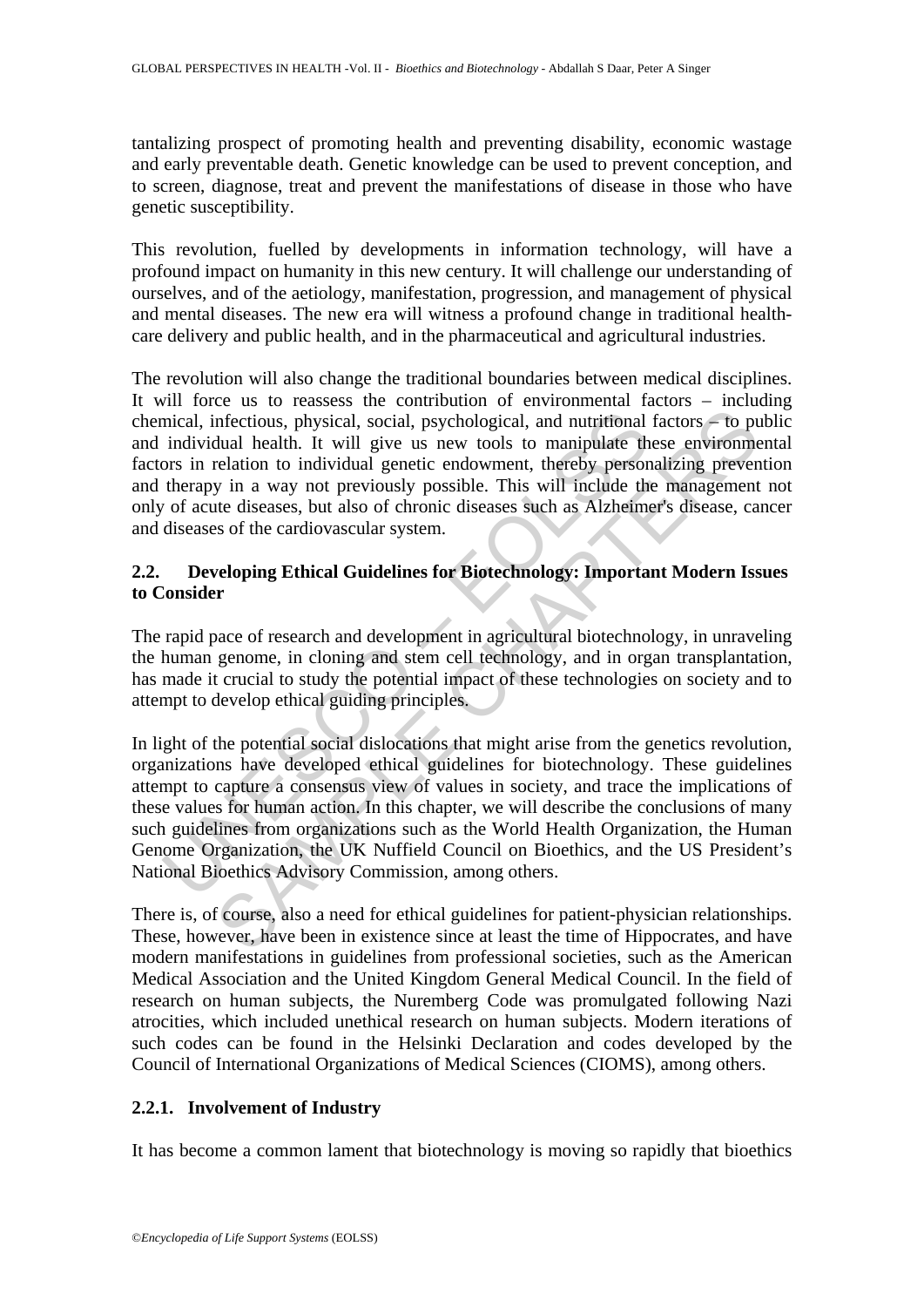is forever playing catch-up. Not only has the pace of discovery hastened and the period from discovery to application shortened, but also the biotechnology industry has removed traditional players from the forefront and brought in new and powerful forces of influence. The choice of what to study and develop was once a prerogative of academics in universities. Today that prerogative has migrated to venture capitalists and, increasingly, to industry. Industries now produce more and, in many cases, better basic and applied research than do many universities.

ed researchers to industry is easy and happens early in their caree<br>oming increasingly entrepreneurial, setting up their own intellecture<br>re is also a developing trend whereby industry researchers are mo<br>recent research un For researchers in the past, the rewards of research were honor, fame, academic promotion, a role in increasing the pool of human knowledge, and occasionally the development of a groundbreaking product. The scene is changing rapidly: research, even within universities, is now often funded by industry. The desired end is to own intellectual property and its financial reward. With this shift in motivation, movement of gifted researchers to industry is easy and happens early in their careers. Universities are becoming increasingly entrepreneurial, setting up their own intellectual property offices. There is also a developing trend whereby industry researchers are moving back to highpowered research universities into leadership positions, and the boundaries between university and industry are being blurred. In the United States particularly, this trend has coincided with the longest period of sustained economic growth in U.S. history, making it difficult to discern the long-term consequences of such a major re-definition of the roles of public institutions. There is some evidence that industrial funding of university research is detrimental in terms of delaying publication of important results and favoring applied research at the expense of basic research, but that evidence is not compelling at present.

reference to industry is easy and happens early in their careers. Universities<br>archers to industry is easy and happens early in their careers. Universities<br>archers to industry is easy and happens early in their careers. Un These changes, while they may have an immediately beneficial effect on the economy and in generating discoveries and intellectual property, do have the potential for conflicts of interest. Researchers caring for patients may have a stake in the products or technologies being tested. Many academics own shares in biotechnology companies or sit on their boards. The same applies to those entrusted with developing science policy. Some people fear that patients' rights and interests may be sacrificed in the rush to obtain intellectual property. Blood samples taken for one test may be subsequently used to obtain DNA for other purposes not consented to by the patient. Pharmaceutical companies are rapidly accumulating genetic data and DNA specimens to study the genetic basis for individual patient responses to drugs, both old and new. Researchers hype the potential of their discoveries so as to inflate share valuations of companies in which they have stakes.

The result is a public overloaded with information and dependent on experts who might have conflicts of interest. In part, public trust can be addressed through appropriate policies and procedures on conflicts of interest in public institutions such as universities. However, at a societal level, the issue of public trust in biotechnology also needs to be addressed directly.

### **2.2.2. Public Trust of Biotechnology: Engaging the Public**

A number of recent events have pitted members of the public and some special interest groups against major biotechnology companies. This is especially so with regards to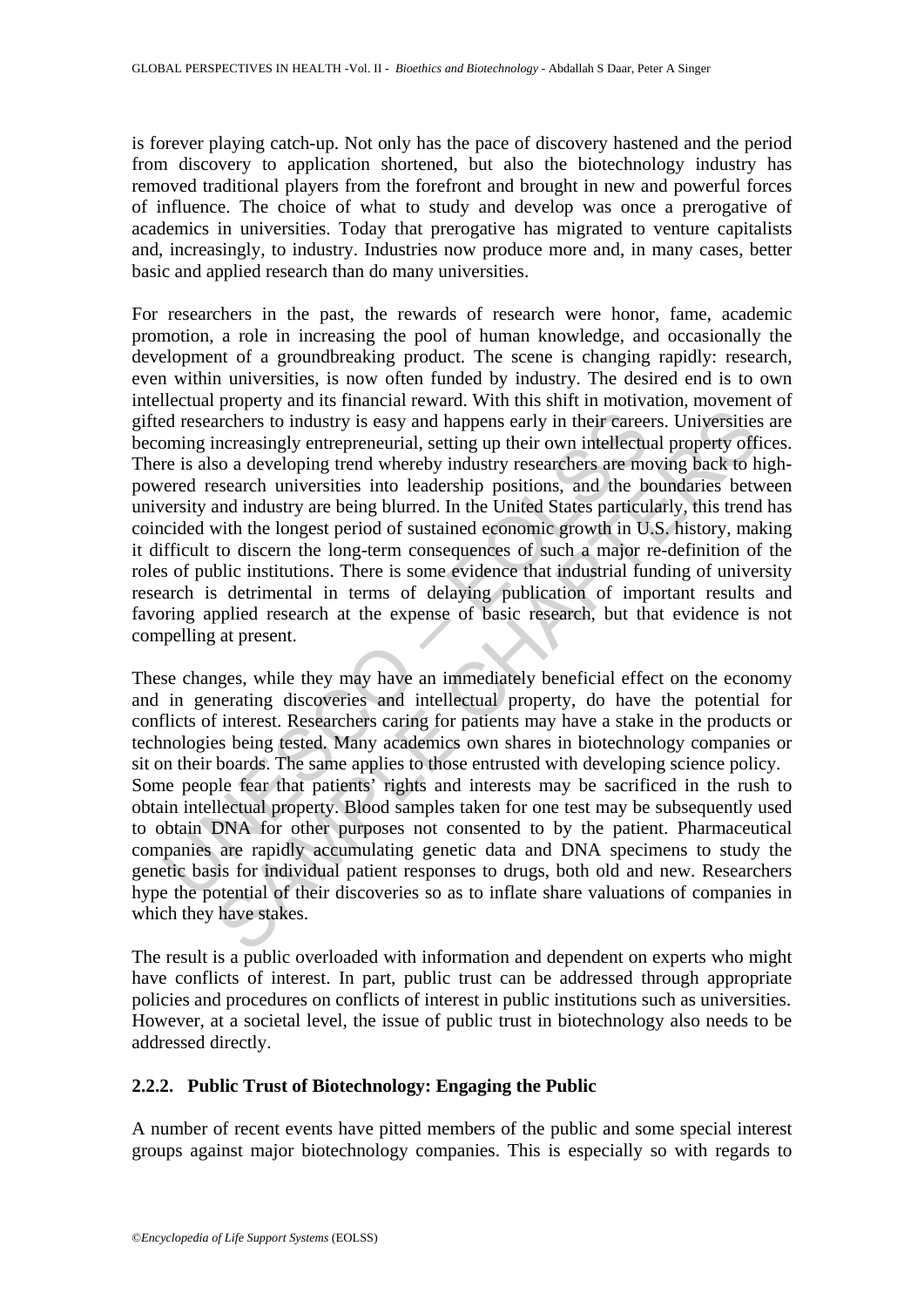genetically modified (GM) food products. In Europe, this emerged against a background of "mad cow disease" where the public felt let down by regulators who had failed to identify the connection between variant Creutzfeld Jacob disease and the consumption of beef. GM foods were decried by prominent people like Prince Charles and banned from being served in the British Houses of Parliament. Demonstrations against farmers growing experimental fields and supermarkets carrying GM foods have been common in the west, and have fuelled the controversy.

In the United States, it seemed that regulators were convinced early on of the safety of GM crops, and allowed their introduction and export without labeling, arguing that such genetic modifications were similar to selective breeding in the "natural" way. Biotechnology companies did little to consult with or educate the public either in the US or in Europe. The ensuing backlash has had the effect of lowering share values of agricultural biotechnology companies; supermarkets are refusing to stock GM foods, and many regulators are insisting that such foods be labeled.

Partly as a result of this experience, an interesting trend in is now emerging: the need to involve the public in policy decisions. This important development reflects a variety of changes that are shaping bioethics today:

- The rapid pace of development in science and technology: ethical guidelines cannot be developed quickly enough to keep up;
- cultural biotechnology companies; supermarkets are refusing to many regulators are insisting that such foods be labeled.<br>
ly as a result of this experience, an interesting trend in is now em<br>
blve the public in policy deci International sympatrics, supermarkets are refusing to stock GM for<br>all biotechnology companies; supermarkets are refusing to stock GM for<br>egulators are insisting that such foods be labeled.<br>
result of this experience, an • The lack of public trust in scientists, corporations and regulators, partly due to the failure to safeguard the public against infected blood and, more recently, against "mad cow" disease in Europe;
- The poor ability of institutions to educate the public on complex scientific issues without obfuscating or patronizing the public;
- Increasing democratization and demands for accountability and transparency;
- Weakening of political control;
- Rapid increase in availability of information, especially through the Internet;
- Development of technology for which there is little precedent in its own terms and in terms of its ethical use;
- The lack of coherence within the bioethical establishment itself in terms of having strong foundational values accepted by all;
- The technical complexity of the issues;
- The appearance of technology that is seen as "unnatural" or brought about by "playing God";
- Globalization of economies, in which policy decisions in one country have implications for many other countries;
- Vocal, well-organized, protest groups;
- An increasing public recognition of the impact of our actions on the environment;
- An enhanced appreciation of humankind existing with other creatures in one "biosphere".

These factors have resulted in two primary outcomes: a public that has become empowered to demand consultation, and policymakers who are reluctant to make risky decisions – including those that may have been acceptable in the past –without public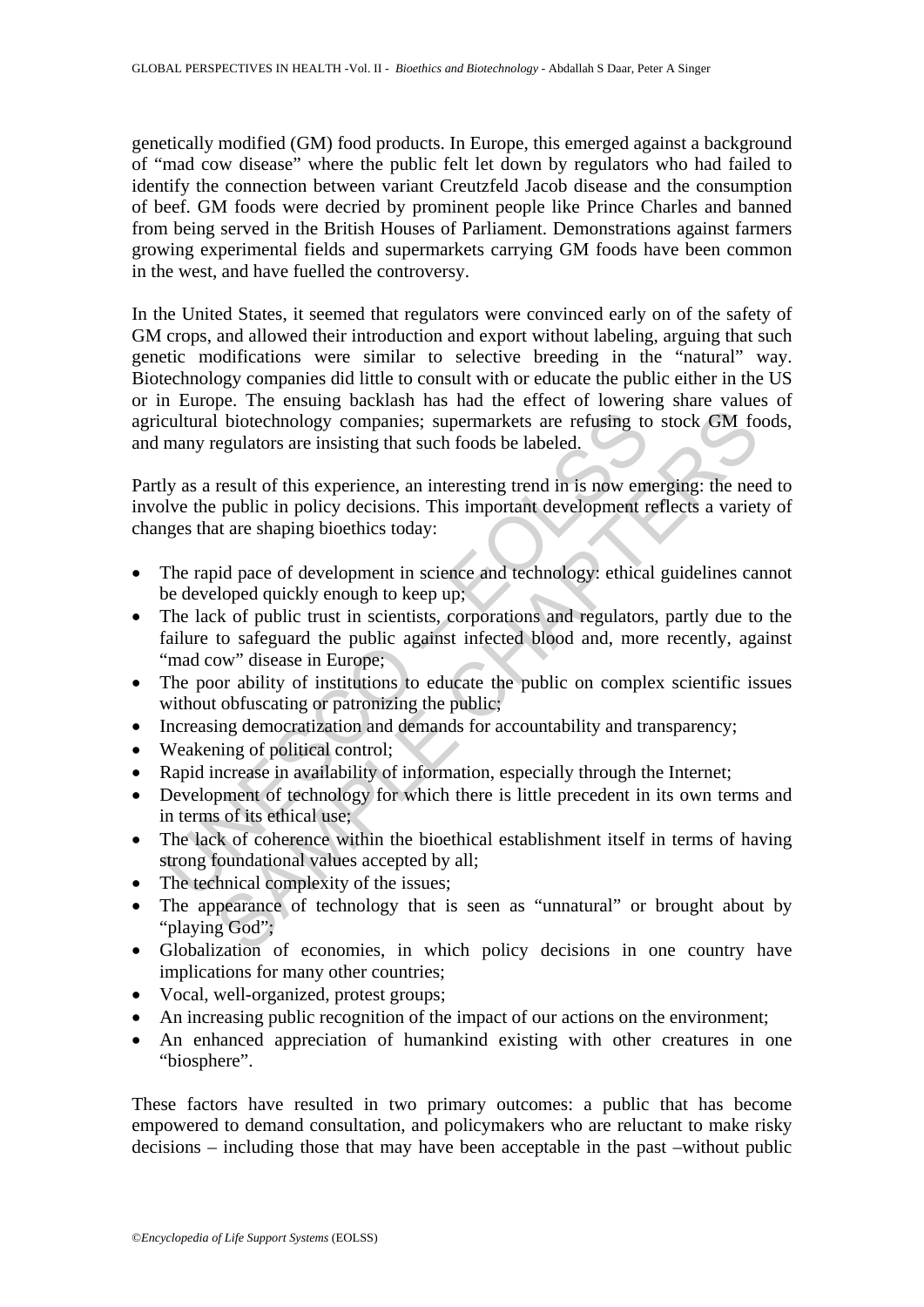#### consultation.

For bureaucrats, seeking to involve the public has been a way of coping with their diminished credibility. Thus far, it has rarely been more than paying lip service, and as a result no effective methods of real consultation have emerged. In Switzerland, for example, the 1998 referendum was valuable in educating the public on the issues related to biotechnology, but the outcome in favor of biotechnology was believed to have been influenced more by fears that major Swiss biotechnology companies would move abroad than by any meaningful calculation of the risks and benefits of biotechnology. As isolated events, these population-based polls are unlikely to become an effective method of public consultation. Numerous innovative methods of public engagement stop short of national referenda. These include theatrical productions, philosophy cafes, consensus conferences, deliberative polling, citizens' juries, citizens' advisory committees, global panels of public opinion leaders, and internet based real time public opinion surveys. The need to engage the public on xenotrasplantation, for instance, has led to a web-based WHO electronic discussion group. Canada is about to launch a largescale public engagement exercise spearheaded by Health Canada's regulatory body before it decides its xenotransplant policy.

In addition to public consultation, there is a need for dialogue among different constituencies. Academics, industries, the public, the media and applied ethicists must collectively identify issues, plan an agenda for vigorous in-depth studies of those issues, engage in transparent discussion of the results of the research in a truth-seeking, nonconfrontational way, and reach consensus in the development of guidelines.

mittees, global panels of public opinion leaders, and internet basion surveys. The need to engage the public on xenotrasplantation of a web-based WHO electronic discussion group. Canada is about e public engagement exercis s, global panels of public opinion leaders, and internet based real time puveys. The need to engage the public on xenotrasplantation, for instance, based WHO electronic discussion group. Canada is about to launch a lab-bas If this is done well, the guidelines will be clear, understood by all and, more importantly, supported by all stakeholders. The current confrontational methods have not served the public well. Attempts by industry public relations officers to provide more and more information to a distrusting public have also been ineffective. In this context, bioethicists can have an important function: to bring their specialized knowledge and analytical skills to clarify and facilitate, rather than simplistically to preach or propound on what is right or wrong in their opinion.

An interesting recent phenomenon, likely to become more common as biotechnology issues become more complex, is that bioethicists are being held legally responsible for their advice. The parents of a teenager who died as a result of a gene therapy experiment have recently sued a prominent bioethicist from a well-known US university. The bioethicist had advised the scientist-clinicians who performed the procedure.

## **2.2.3. Increasing Complexity of Issues Necessitates a Global Dialogue**

With the introduction of powerful new biotechnologies, including what is foreseen from the Human Genome Project and from agricultural biotechnology, we will be challenged as never before to assess risks and benefits without complete information or knowledge. The phenomenal growth, understanding and manipulation of human, animal and plant genetics will likely become the overriding bioethical concerns of the early part of this new millennium. Ronald Dworkin has observed that "genetic science threatens to dislocate the boundary between chance and choice, which is the spine of our morality."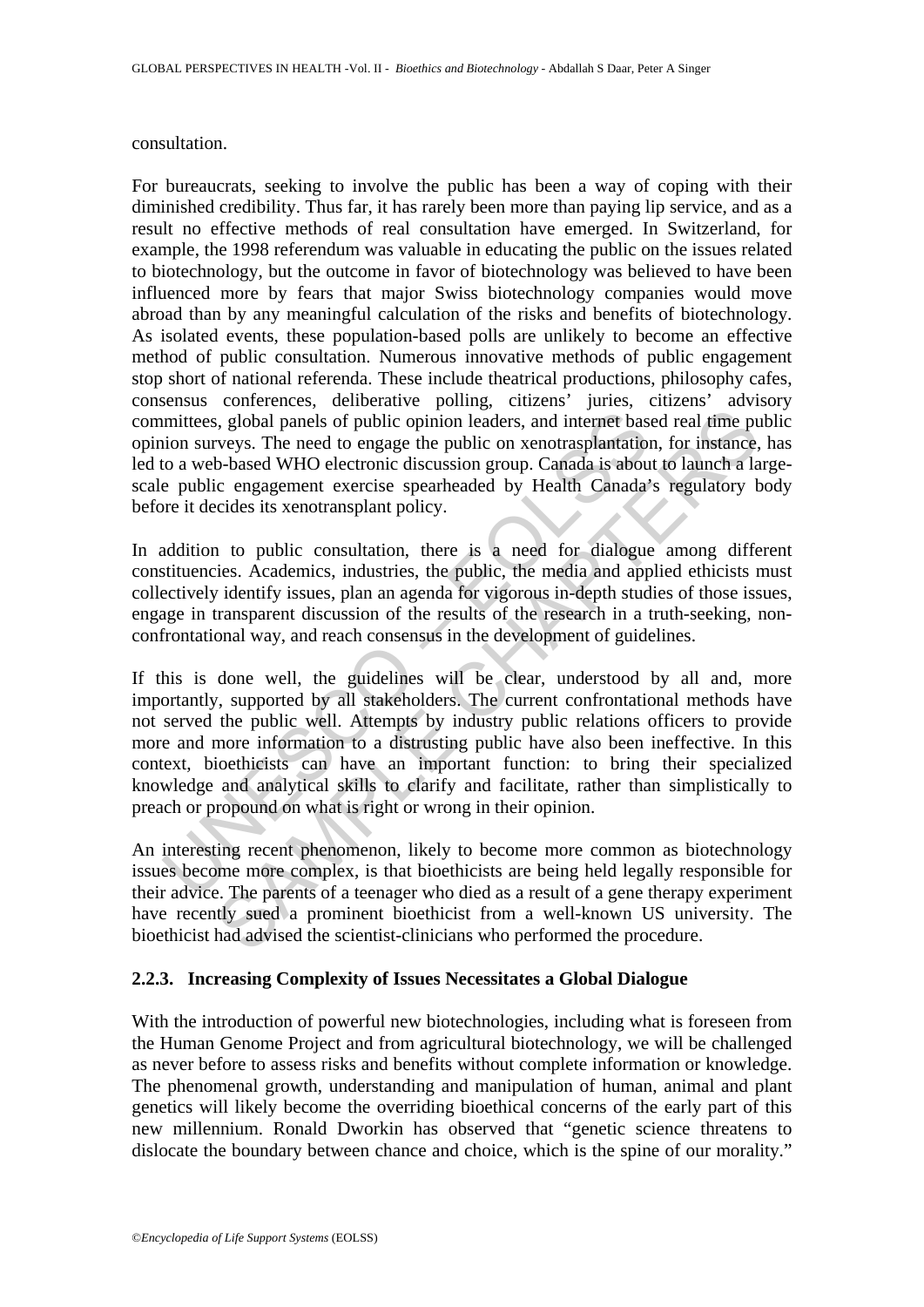Now that the first draft of the mapping and sequencing of the human genome has been completed, the next phase of this enormous scientific enterprise will focus on functional genomics. Proteomics, stem cell technology and tissue engineering will become exciting areas of research; as these technologies come closer to patient care, public concern will heighten and the number of bioethical issues for study will increase dramatically.

ate. Most of the outcry has been in developed countries, whighly have no great need of the new food technologies such tically engineered to contain pro-vitamin A, which is likely to heople in developing countries whose eye not of the outry has been in developed countries, which on the wave no great need of the new food technologies such as "golden righteered to contain pro-vitamin A, which is likely to help large numerated to contain of whic The two most important challenges today may well be to increase public knowledge of biotechnology and to make the dialogue between stakeholders more inclusive. Those most in need of the new technologies should have input in the decisions about whether or not to introduce them. This is particularly important for those technologies that might impact millions of people worldwide, rather than a few individuals. The West, particularly Europe, has recently witnessed a public outcry against GM foods. Laudable as these concerns may be, the hungry have not had a voice in shaping this important debate. Most of the outcry has been in developed countries, which on the whole probably have no great need of the new food technologies such as "golden rice", genetically engineered to contain pro-vitamin A, which is likely to help large numbers of people in developing countries whose eyesight and nutritional status is endangered by lack of Vitamin A. Similarly, rice enriched with iron could solve one of the biggest nutritional problems in the developing world. Consider, as an example, the following comment from someone familiar with the problems of the poorer countries:

"If I have to sacrifice larvae of the monarch butterfly in order to save children from blindness or women from anemia, I would regret the sacrifice and do as much as I can to minimize the damage, but in the end I would not hesitate to do it. Why do I mention this example? Because the Federal Institute of Technology in Zurich informed the world in March 1999 of a sensational achievement. It became possible to genetically modify rice so that it contains vitamin A and iron. This is, of course, of immense benefit to 250 million poor, malnourished people who are forced to subsist on rice."

> TO ACCESS ALL THE **35 PAGES** OF THIS CHAPTER, Visit: http://www.eolss.net/Eolss-sampleAllChapter.aspx

#### **Bibliography**

- - -

Beauchamp, TL and Childress, JF. (1989). *Principles of Biomedical Ethics*. (3<sup>rd</sup> Edition) New York, Oxford. [The authors identify autonomy, beneficence, non-maleficence and justice as the key principles of biomedical ethics].

Callahan D. (1995). Bioethics. In: *Encyclopedia of Bioethics*. Pp 247-256. [Callahan has been one of the leaders of the modern bioethics movement in the United States. Here he surveys the history of this movement and its intellectual development.]

Collins FS. (1999). Shattuck Lecture: Medical and Societal Consequences of the Human Genome Project. *The New England Journal of Medicine* Vol. 341, No. 1. p.28-37. [An important review by the head of the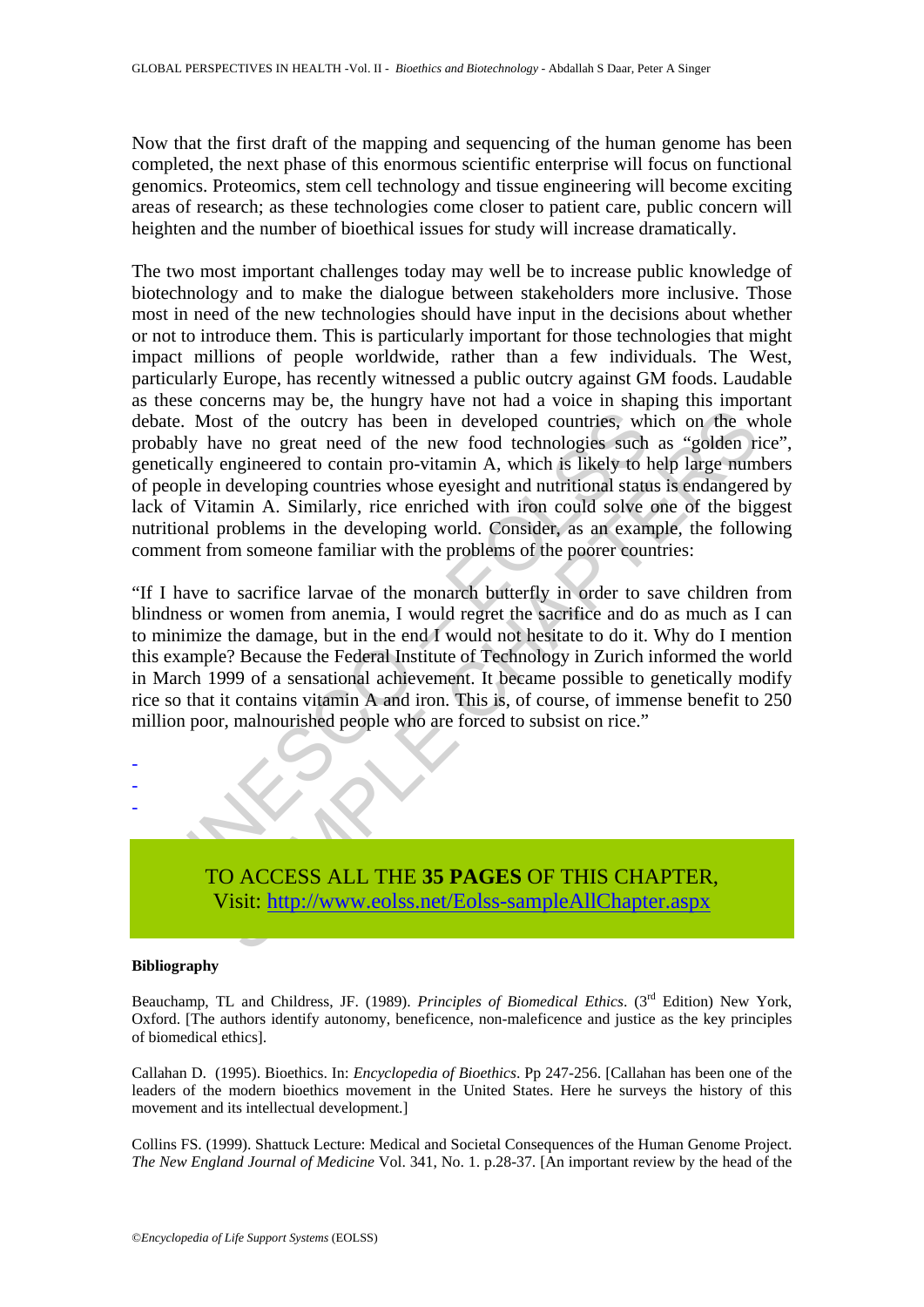public consortium Human Genome Project. Collins looks ahead to what the HGP will lead to in terms of patient care a decade from now.]

Conway, G and Ruttan V.W. (1999) *The doubly green revolution: food for all in the twenty-first century*. Comstock Pub Assoc; ISBN: 0801486106. [The revolution in agricultural biotechnology could perhaps be the second green revolution. This second one is "doubly green" because of its potential to be environmentally green also. Conway is the President of the Rockefeller foundation, which fuelled the first revolution.].

Daar AS (1999). Animal-to-human organ transplants: a solution or a new problem? *World Health Bulletin*. Vol.77 (1) 54-81. [A round table discussion, with contributions by many experts, is based on this article. The round table is in the same issue of the Bulletin].

Daar AS (1997). Ethics of xenotransplantation: animal issues, consent, and likely transformation of transplant ethics. *World Journal of Surgery*. **21**(9): 975-82 [Identifies the key issues of xenotransplantation].

transplantation].<br>
AS and Mattei JF. *Medical Genetics and Biotechnology Implications for* For of the 15-17 December 1999 Informal Consultation on "Ethical Issues in<br>
echnology: Possible Future Directions for WHO" (WHO/EIP mation].<br>
Matter JF. *Medical Genetics and Biotechnology Implications for Public Health.* A<br>
15.1-7 December 1999 Informal Consultation on "Ethical Issues in Genetics, Cloning<br>
15.1-7 December 1999 Informal Consultation on Daar AS and Mattei JF. *Medical Genetics and Biotechnology Implications for Public Health*. Annex. Report of the 15-17 December 1999 Informal Consultation on "Ethical Issues in Genetics, Cloning and Biotechnology: Possible Future Directions for WHO" (WHO/EIP/GPE/00.1). Version of Dec. 22, 1999. [Contains the Draft WHO Guiding Principles and also recommendations to WHO and to member states of WHO. An earlier draft of the guiding principles can be found on the Nature website. See Nature (1999) vol. 398:179. These draft guiding principles, contained in the Daar/Mattei report, have not yet been formalized or accepted as such by the World Health Organization. They were referred to by Dr. Bruntland, the Director-General of WHO in her statement on cloning to the May 2000 World Health Assembly in Geneva. Experts at a July 2000 WHO Expert Consultation on New Developments in Human Genetics recommended that the Daar/Mattei report, and the 1998 Proposed International Guidelines on Ethical Issues in Medical Genetics and Genetic Services, should be built upon (in WHO's future work in this area).]

Leisinger, KM. (2000). Ethical Challenges of Agricultural Biotechnology for Developing Countries*. Trends in biotechnology*. [Authoritative commentary].

Macer, Daryl R.J. (1994) *Bioethics for the people by the people*. Eubios Ethics Institute, Christchurch, New Zealand, ISBN 0-908897-05-7. [Contains a survey of attitudes to bioethical issues in several Asian countries]

Macklin, Ruth. (1999). *Against Relativism: cultural diversity and the research for ethical universals in medicine.* New York. Oxford University Press. [The author discusses the important question of whether there are any universal ethical values, and answers in the affirmative].

Morgan R.A. and Blaese R.M. (1999). Lessons learnt from the past decade. *British Medical Journal*. 319:1310. [Discusses advances in gene therapy research]

Rotman, D. (1998). The next biotech harvest. *Cambridge Technology Review*. **101**(5): 34-41) [A review of the current status and future direction of agricultural biotechnology.]

Serageldin, I. (2000). The Challenge of Poverty in the 21<sup>st</sup>. Century: The Role of Science. *Trends in biotechnology*. [Important summary of issues by the recently retired Vice President of the World Bank and Chairman of the Consultative Group for International Agricultural Research (CGIAR), the worlds largest ongoing cooperative effort to harness science for the promotion of sustainable agriculture for food security in the developing countries].

Singer, PA. (2000). Recent advances in bioethics. *British Medical Journal*. **321**(7256): 282-285 [Identifies some key bioethical issues for our times]

Singer PA and Daar AS (2000). Avoiding Frankendrugs. *Nature Biotechnology*. Dec. **18**(12):1225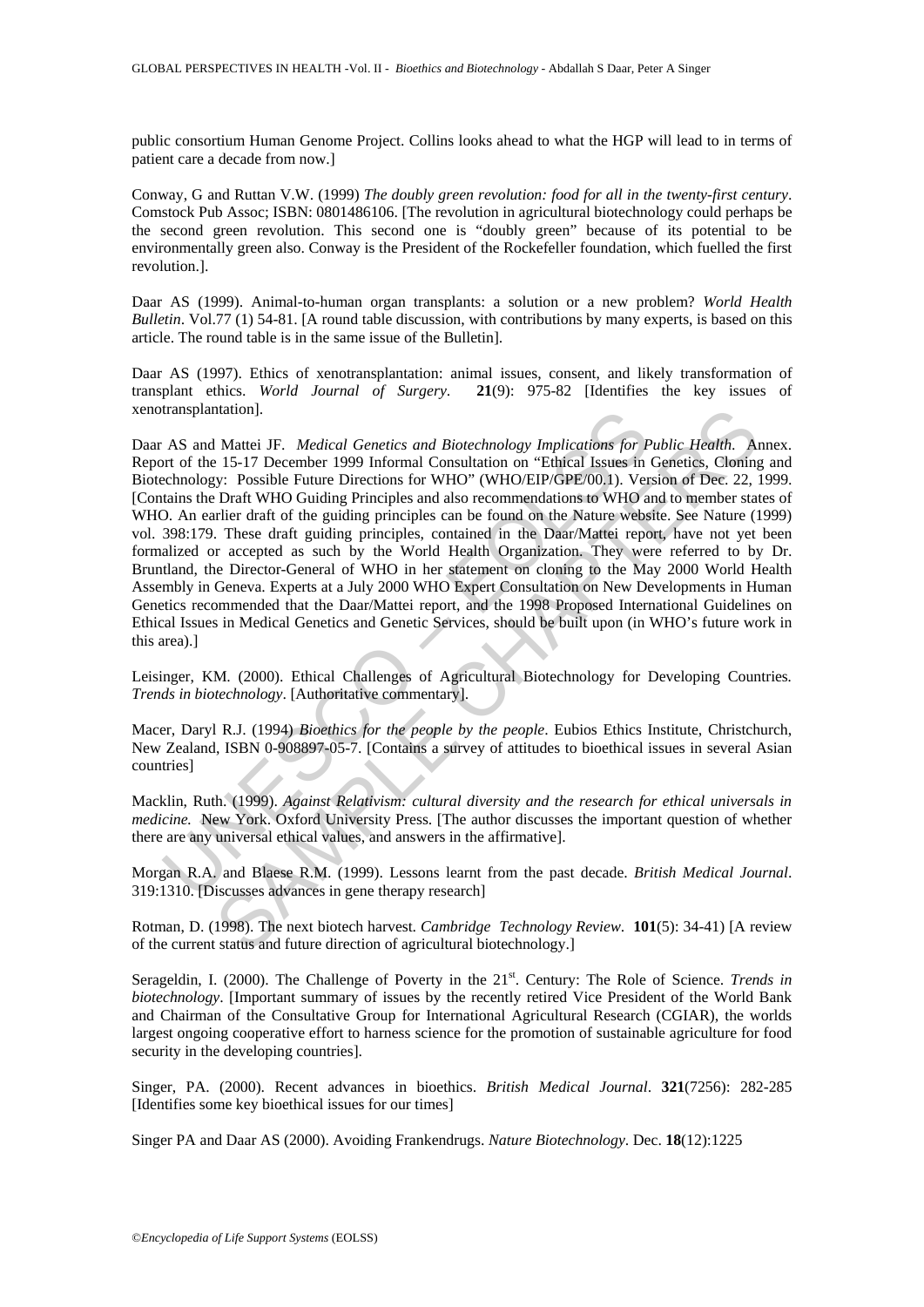Special Issue (1997) The promise and perils of cloning. *Sciences.* New York Academy of Sciences. Sept / Oct. Volume 37 No. 5, New York. [This journal, from the New York Academy of Sciences, contains authoritative discussion of various issues in cloning].

#### **Useful Website Reading**

Access Excellence. http://www.accessexcellence.com/AB/BA/aapost/howold.html Accessed Nov.22, 2000. [Contains educational material, including history of biotechnology, from which tables 1 and 2 and some of the text are derived].

American Society of Reproductive Medicine (1995). http://www.asrm.com/Media/Ethics/embsplit.html Accessed on November 28, 2000. [This contains the statement by the ASRM on fertility treatment by embryo splitting].

Edgar, Harold and Tursz, Thomas (1995). Report on Human Gene Therapy on behalf of a Subcommittee established by the IBC. The International Bioethics Committee of UNESCO. Paris, 20 to 22 September 1995. http://mirrorus.unesco.org/ibc/uk/actes/s2/chap3.html Accessed on April 6, 2000. [Early discussion of the ethics of human genetic therapies].

National Bioethics Advisory Commission. (1997). *Cloning Human Beings*. http://bioethics.gov/pubs/cloning1/cloning.pdf

ISING or He IBC. I ne International Bioethics<br>
A. http://mirrorus.unesco.org/ibc/uk/actes/s2/chap3.html Accessed on Accessed on Antipality and Bioethics Advisory Commission. (1997). *Cloning* Assission of the ethics of hu The IBC. The International Bioethics Committee of UNESCO. Paris, 20 to 22 Septem<br>mirrorus.unesco.org/ibc/uk/actes/s2/chap3.html Accessed on April 6, 2000. [1]<br>the ethics of human genetic therapies].<br>Bioethics Advisory Com National Human Genome Research Institute (NHGRI). (1997). *Promoting Safe and Effective Genetic Testing in the United States.* Final Report of the Task Force on Genetic Testing. (Editors Neil A. Holtzman and Michael S. Watson). National Institutes of Health-Department of Energy Working Group on Ethical, Legal, and Social Implications of Human Genome Research. http://www.nhgri.nih.gov/ELSI/TFGT\_final/ Accessed Nov. 29, 2000. [Definitive report, mainly from the US perspective].

Nuffield Council on Bioethics. (1999). *Genetically modified crops: the ethical and social issues.* http://www.nuffieldfoundation.org/bioethics/publication/modifiedcrops/index.html. Accessed on Nov.29, 2000. [Wide-ranging discussion, with a section dealing with implications for developing countries].

Nuffield Council on Bioethics (2000). *Stem cells: the ethical issues.* http://www.nuffieldfoundation.org/bioethics/publication/stemcell/p\_0022221.html Accessed Nov.20, 2000.

Nuffield Council on Bioethics. (2000) *Stem Cell Therapy: The Ethical Issues*. http://www.nuffieldfoundation.org/bioethics/publication/stemcell/p\_0022221.html, accessed June 26, 2000. [UK law, through the Human Fertilization and Embryology Act of 1990, has been more permissive than other European countries with respect to embryo research. These guidelines, by a respected, independent bioethics council, reflect UK law and extend permissible research to include creation of embryos for embryonic stem cells].

Swiss Commission for Research Partnership with Developing Countries (KFPE). (1998). Guidelines on research with developing countries: 11 Principles. http://www.kfpe.ch/about/guidelines\_e.html Accessed Nov.29, 2000. [Important best-practice guidelines].

World Health Organization (1997). *Proposed International Guidelines on Ethical Issues in Medical Genetics and Genetic Services*. Report of a WHO Meeting on Ethical Issues in Medical Genetics. Geneva, 15-16 December 1997. WHO/HGN/GL/ETH/98.1 http://www.who.int/ncd/hgn/hgnethic.htm Accessed on Nov.29, 2000. [Authoritative guidelines proposed by a group of experts. These have not yet been formally incorporated as official WHO guidelines].

World Health Organization (1998). http://www.who.int/emc/diseases/zoo/meetings/xenodg.html Accessed on Nov.1, 2000. [This is the website for the World Health Organization Electronic Discussion Group on Xenotransplantation.]